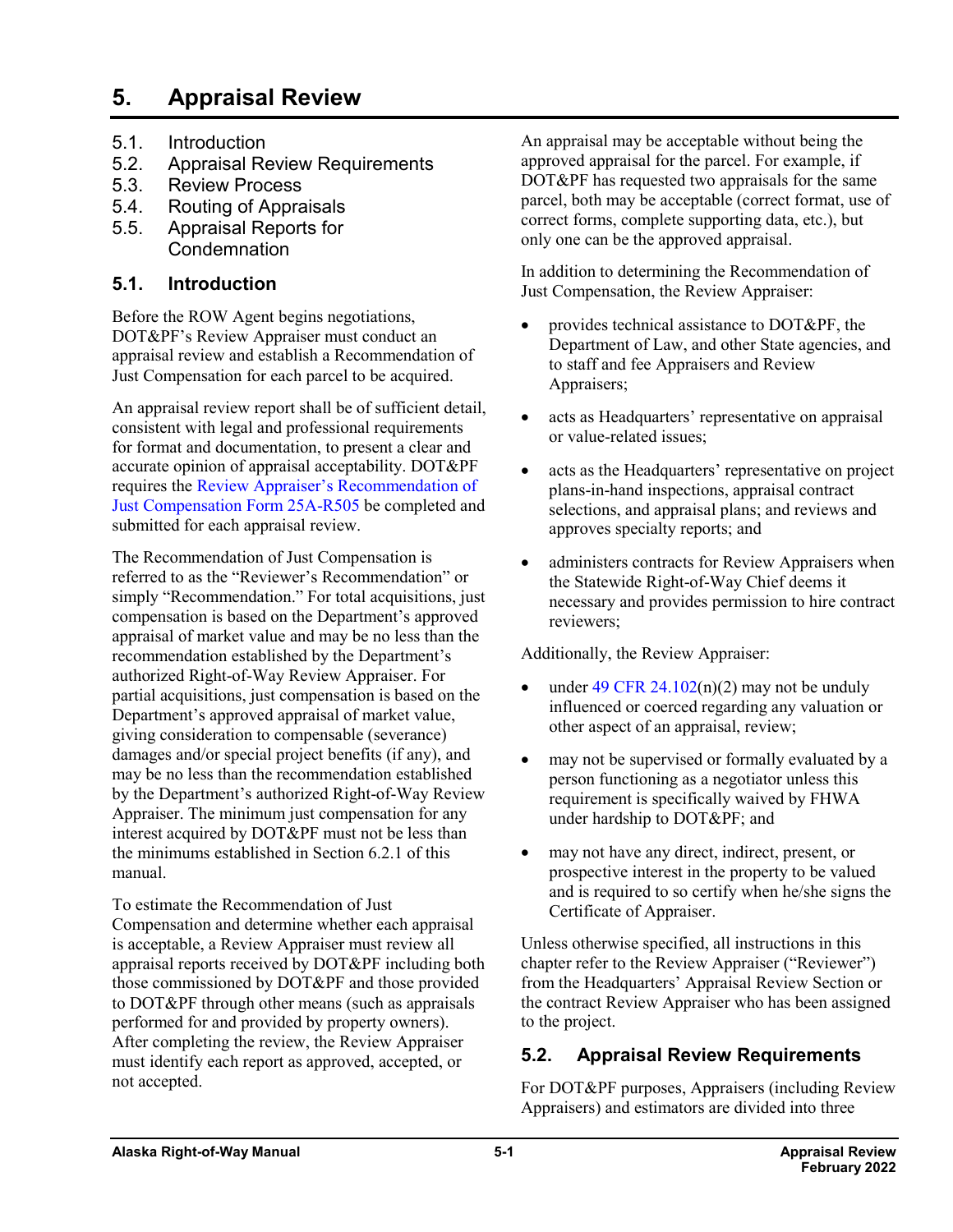classifications: staff, fee (contract), and specialty. (See Sec. 4.3.)

# *5.2.1. Pre-Appraisal Field Inspection*

Whenever possible a Review Appraiser should accompany the appraiser on a pre-appraisal field inspection of the project and discuss any potential problems.

# *5.2.2. Review Appraiser Assignment*

All appraisal reports, regardless of source, shall be timely transmitted directly to the Statewide ROW Chief, or delegate, who then assigns a Review Appraiser to each. Upon receipt, the Review Appraiser logs all appraisal reports on the appraisal review tracking system.

# **5.3. Review Process**

## *5.3.1. Compliance Check*

Check all mathematical computations in the appraisal report for accuracy; proofread the appraisal report, including for clarity and logic; check with the Regional Right-of-Way Agent for any concerns regarding credibility or outdated information; and complete the Conformance to Plans and the Appraisal Report Checklist as follows:

#### **Conformance to Plans**

Check the conformance of the appraisal report against the ROW plans by ensuring that the appraisal report reflects the following:

- accurate project number and parcel numbers;
- correct ownership;
- current ROW plans, design plans/profiles, and cross-sections;
- accurate areas;
- discussion of all encroachments; and
- existing easements, including identification of size, purpose, use, and interests.

### **Appraisal Report Checklist**

Complete a [Narrative Appraisal Checklist](http://www.dot.state.ak.us/stwddes/dcsrow/assets/pdf/forms/25ar510.pdf)  Form [25A-R510](http://www.dot.state.ak.us/stwddes/dcsrow/assets/pdf/forms/25ar510.pdf) for each report to ensure that all of the required items specified in Ch. 4 are included.

For contracted reports:

• check the report against the contract to ensure that all requirements (scope of work, special

instructions, type of report, etc.) have been fulfilled; and

• if all applicable items in the checklist are present in the report, send a Recommendation for Payment of 75% to the Regional ROW Chief.

# *5.3.2. Post-Appraisal Field Inspection*

If feasible, conduct an onsite review of each assigned appraisal report and the comparable sales (with the appraiser if possible) as soon as possible after the appraisal reports are received. As part of the inspection, take the following actions:

- identify the scope of available data on the project, including relevant appraisals and comparable sales;
- perform spot checks to confirm the accuracy of sales data and the descriptions of both the subject and comparable sales;
- become familiar with zoning, local ordinances or codes, regional requirements, etc. to evaluate the appropriateness of the appraiser's analysis;
- conduct an overview of area and neighborhood economic trends;
- for a partial acquisition, examine cross sections and plans to thoroughly consider the effects of access, drainage, topography, design features, etc. on potential damages or benefits; and
- conduct spot check interviews of landowners, neighbors, assessors, real estate professionals, recording officers, media, previous owners, local appraisers, or other interested parties as necessary.

If it is not feasible to conduct a field inspection, place a written explanation for reasons in the project file (for example: "The appraisal is uncomplicated and involves small amounts of money"; "There are no significant improvements"; or "The Review Appraiser is familiar with the subject and comparable data from prior inspections.").

#### *5.3.3. Desk Review of Appraisal/Appraisal Report*

Analyze all aspects of the appraisal report. When reviewing a specialty report, disclose any training and experience limitations you may have and consult with appropriate technical specialists as necessary.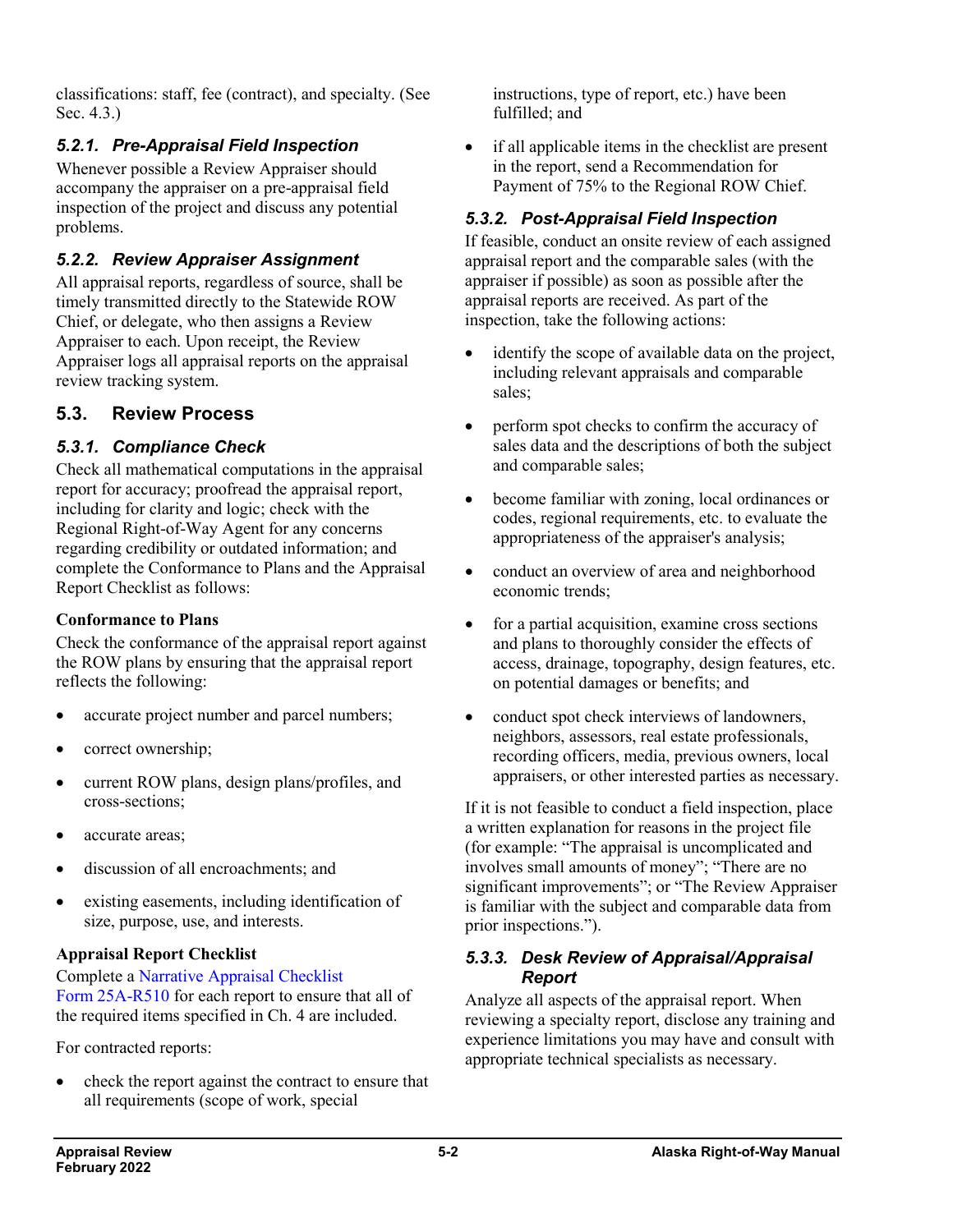During the review, answer the following questions:

- 1. Are the sales or market data used comparable to the property under appraisal?
- 2. Does the appraisal represent current market value, or current in the context of market conditions that existed on the effective date of the appraisal?
- 3. Does the report include accurate information?
- 4. Does the report contain sufficient pertinent data to value the property adequately? Are all pertinent data incorporated in the analysis?
- 5. Are adjustments to the data supported, proper, and consistent?
- 6. Does the analysis of the data result in logical conclusions? Are the conclusions appropriate, fair, and reasonable?
- 7. Does the appraisal conform to acceptable appraisal methods, procedures, and techniques?
- 8. Does the appraisal conform to DOT&PF requirements?
- 9. Does the appraisal include all applicable approaches to value? If not, is there an adequate explanation why an approach was not used? Is each approach adequately supported?
- 10. Has the appraiser considered all compensable items, including damages and benefits, and excluded items considered noncompensable under Alaska law, or considered ineligible for Federal participation?
- 11. Does the appraisal identify or list:
	- a. All affected buildings, structures, and other improvements?
	- b. Fixtures considered a part of the real property acquired or damaged?
- 12. Does the appraisal give appropriate, fair, and reasonable treatment to tenant-owned improvements? Is there an allocation of feeowned and tenant-owned interests?
- 13. Are opinions based on sound reasoning and explanations?
- 14. Has an uneconomic remnant been created in the remainder?
- 15. Is the value conclusion consistent with other appraisals of similar properties submitted to the Appraisal Review Section? If not, why?
- 16. Is the number of appraisals adequate?

If the scope of work includes special instructions for the appraiser, consult with the Regional ROW Chief and the appraisal supervisor or DOT&PF's counsel to determine whether the appraiser properly followed the instructions.

Consider any information available for the parcel and similar properties in close proximity, including DOT&PF waiver valuations and approved appraisals, private appraisals, appraisals submitted by property owners, etc. Consider any relevant data that are not included in the appraisal, such as unreported sales, general economic indicators and trends, changes in development patterns, and physical or social factors that may affect the site or neighborhood, etc.

#### *5.3.4. Request for Corrections, Revisions, Explanations, or Supplements; Unacceptable Appraisals*

If the Reviewer cannot accept the appraisal because of errors or insufficient documentation or analysis that may affect value conclusions, contact the appraiser and request additional consideration. Note minor errors and give the appraiser the opportunity to make adjustments.

If you have data that may affect value but is not included in the report, provide it and request further consideration. The appraiser will either supplement the appraisal report or provide written documentation to support a decision not to use the data.

Give due deference to the appraiser's opinions. Refer any unresolved differences of opinion on value-related technical appraisal issues to the appropriate Regional ROW Chief and staff for action. Document all reasons for not being able to accept the appraisal.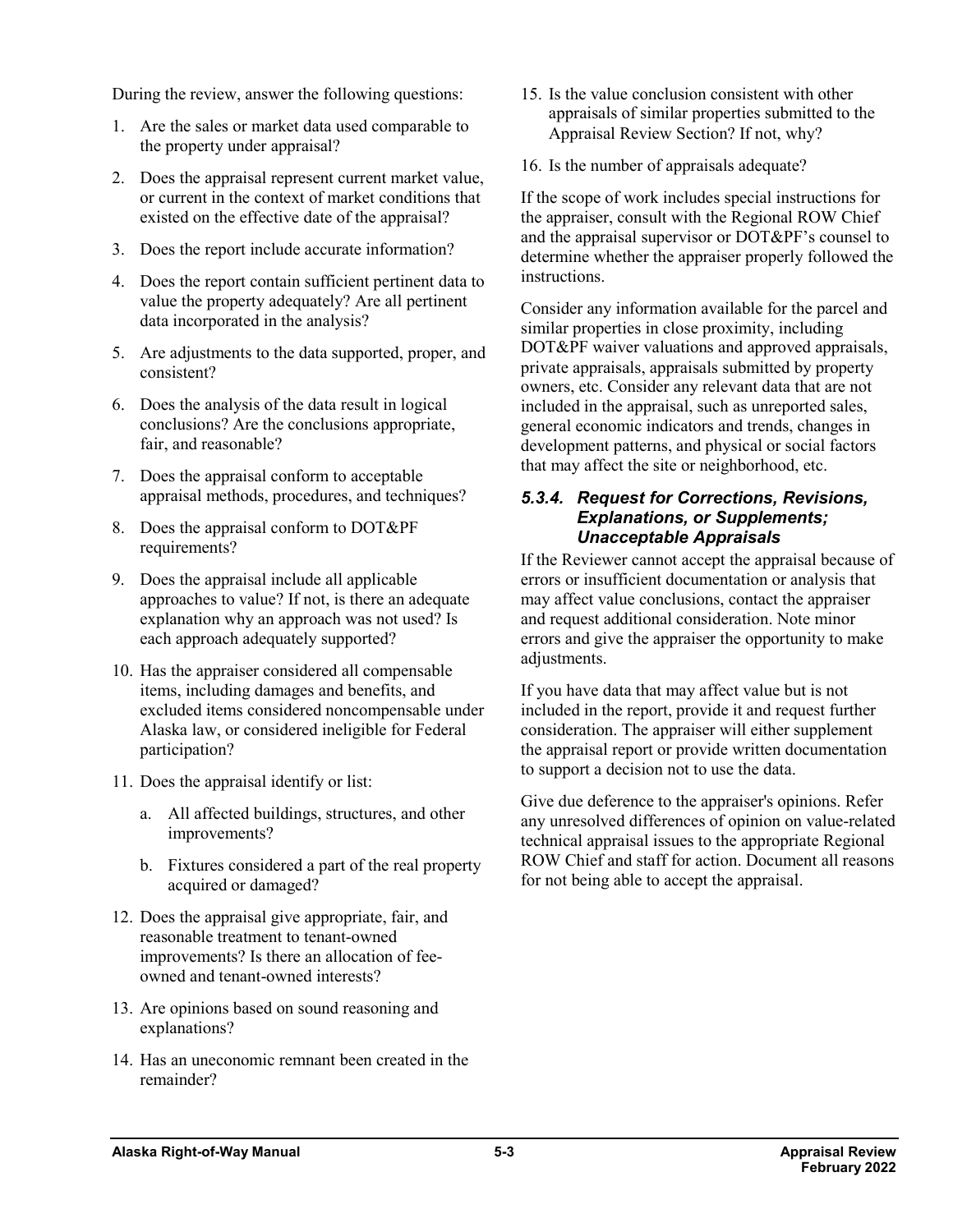## *5.3.5. Findings of Unacceptability*

An appraisal is unacceptable if it does not meet the standards of this manual or is inconsistent with the Uniform Standards of Professional Appraisal Practice, and if reasonable efforts to obtain corrections, supplements, or revisions are ineffective. Justifications for unacceptability include, but are not limited to:

- inadequate research, investigation, or interpretation of market facts has led to unsupported conclusions;
- the appraisal incorrectly used recognized methods and techniques necessary to produce a credible appraisal; or
- analyses, opinions, or conclusions are misleading.

Consider all necessary explanations, corrections, revisions, or supplements before issuing the Recommendation of Just Compensation. For an unacceptable appraisal, retain file notes until settlement or project certification, whichever is later.

Document all changes in the original reports and retain them in the parcel file until settlement or project certification.

Send written notification with the reasons for unacceptability of an appraisal and a recommendation for nonpayment to the Regional ROW Chief for action. The contracting officer makes the decision on whether to withhold payment.

#### *5.3.6. Corrections and Changes to the Appraisal by Review Appraiser*

Make pen and ink corrections of any minor mathematical or structural errors if they don't affect the final conclusion of value. Initial and date each correction.

Include in the appraisal any changes for revised areas, minor design changes, delays between the effective date of the appraisal and Recommendation of Just Compensation dates, etc. by initial and date, if the appraiser is unable to make these changes within a reasonable time. Attach to the appraisal written support for any changes.

# *5.3.7. Request for Additional Appraisal*

It may be necessary to request an additional appraisal, if:

- original appraisal fails to meet minimum standards;
- there is an unresolved divergence among appraisers concerning value or interpretation of data; or
- Reviewer deems it necessary.

Coordinate the justification for an additional appraisal with the Regional ROW Chief, who has the ultimate authority to authorize additional appraisals.

#### *5.3.8. Review Appraiser May Establish Independent Value*

If an appraisal has inadequate support for the Recommendation of Just Compensation and it is impractical to obtain an additional appraisal, develop additional documentation to support an independent value. The valuation must reflect the Reviewer's independent analysis and conclusions and meet applicable DOT&PF standards, criteria, or specifications. This valuation then becomes DOT&PF's approved appraisal.

### *5.3.9. Uneconomic Remnants*

Designation of a remainder as uneconomic is an administrative function unrelated to market value and is the responsibility of the assigned Review Appraiser (either staff or contract). Consider owner comments, regional or Department of Law recommendations, and appraisal issues. Document the decision on the [Review Appraiser's Recommendation of Just](http://www.dot.state.ak.us/stwddes/dcsrow/assets/pdf/forms/25ar505.pdf)  [Compensation Form](http://www.dot.state.ak.us/stwddes/dcsrow/assets/pdf/forms/25ar505.pdf) 25A-R505. Make this designation as a result of one or more of the following:

- analysis of the remainder property;
- meetings between the owner and DOT&PF during the pre-acquisition stage; or
- meetings between the owner and the Acquisition Agent.

Show the value of any uneconomic remnant on the right-hand side of the Recommendation of Just Compensation within the allocation section of the form and include it in the Federal participation section of the form. Do not add it to market value, since it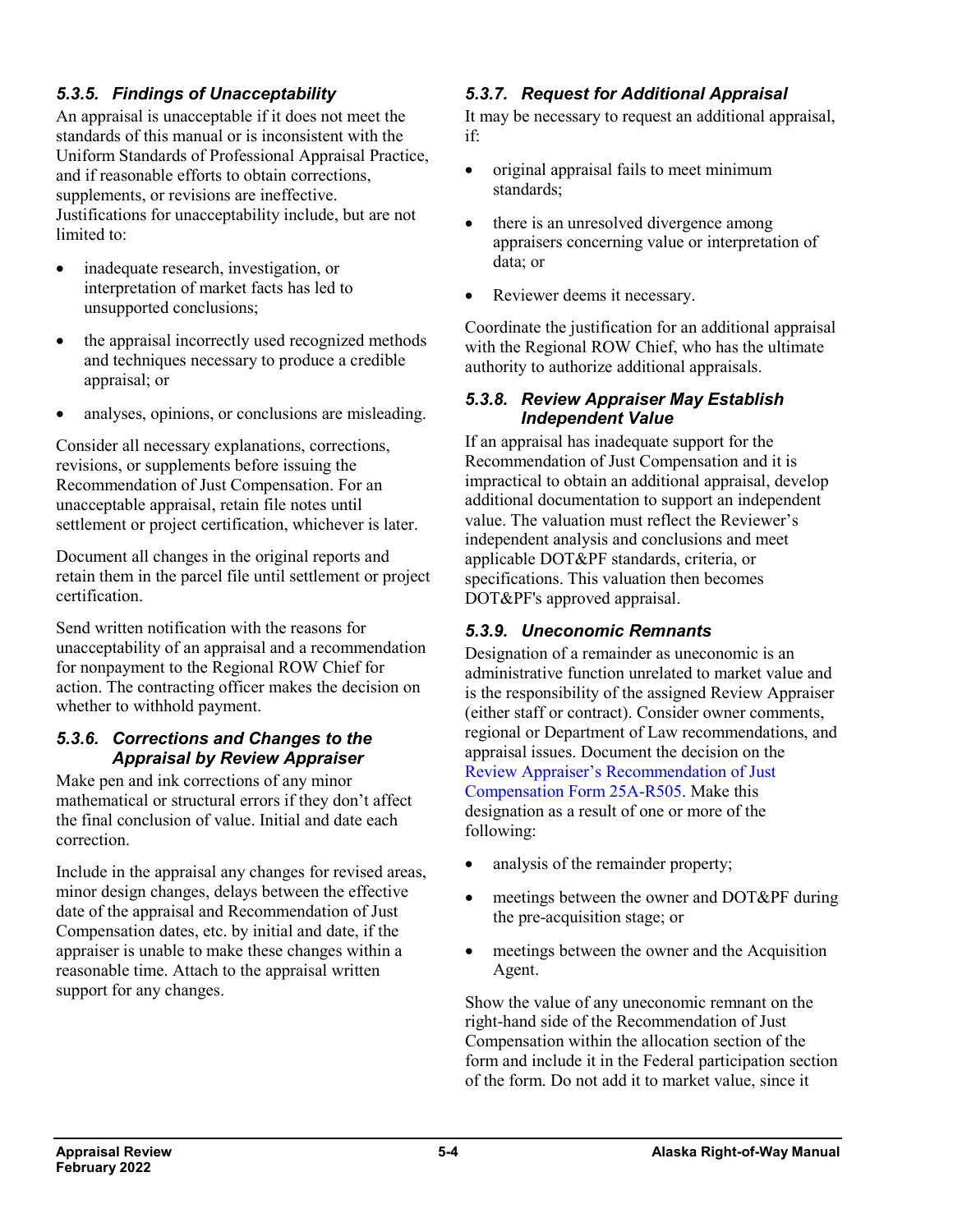may reflect the use of the property rather than its value.

If the Review Appraiser designates a remainder as an uneconomic remnant, DOT&PF must make an offer to purchase the remainder.

### *5.3.10. Basis for Just Compensation*

In the basis section of the [Review Appraiser's](http://www.dot.state.ak.us/stwddes/dcsrow/assets/pdf/forms/25ar505.pdf)  [Recommendation of Just Compensation](http://www.dot.state.ak.us/stwddes/dcsrow/assets/pdf/forms/25ar505.pdf)  Form [25A-R505,](http://www.dot.state.ak.us/stwddes/dcsrow/assets/pdf/forms/25ar505.pdf) include a discussion of any significant divergence on parcels with more than one appraisal. If an adjustment to the appraiser's value is warranted, support and document its reasons. The Review Appraiser may round the sum of the components (land, buildings, and damages) and the total to an amount not less than the approved appraisal.

#### *5.3.11. Documenting the Recommendation of Just Compensation*

Prepare the Recommendation of Just Compensation in an objective, independent, and unbiased manner, and document this by placing a signed and dated statement [Review Appraiser's Recommendation](http://www.dot.state.ak.us/stwddes/dcsrow/assets/pdf/forms/25ar505.pdf) of Just [Compensation Form](http://www.dot.state.ak.us/stwddes/dcsrow/assets/pdf/forms/25ar505.pdf) 25A-R505 in the file setting forth the following:

- 1. The Recommendation of Just Compensation, concluded to a rounded amount not less than the approved appraisal, allocated to show:
	- a. value of the land to be acquired;
	- b. value of major improvements to be acquired (tenant-owned and owner);
	- c. value of easements, permits, underlying fee, etc. to be acquired;
	- d. cost-to-cure items;
	- e. net damages;
	- f. special benefits; and
	- g. uneconomic remnants, if appropriate.
- 2. An acknowledgment that the Recommendation of Just Compensation may be used in connection with a Federal-aid project, when appropriate and, if so, a list of any amounts in the Recommendation of Just Compensation that are ineligible for Federal reimbursement as prescribed by 23 CFR [710.203\(](https://www.ecfr.gov/cgi-bin/retrieveECFR?gp=&SID=132a87db643dd945cb90387028e2f748&mc=true&n=pt23.1.710&r=PART&ty=HTML#se23.1.710_1203)b)(1). Ineligible items are listed in Sec. 4.18.4.
- 3. A statement that a field inspection of the parcels to be acquired and the comparable sales was conducted, or the reasons an inspection was not conducted.
- 4. A statement that includes all of the following:
	- a. Reviewer's compensation is not contingent on the results of this review;
	- b. Reviewer will not benefit in any manner from the acquisition of the property being appraised; and
	- c. Reviewer has no direct, indirect, present, or prospective personal interest in the property.
- 5. A statement that the Review Appraiser arrived at the Recommendation of Just Compensation as a result of independent, personal, unbiased professional analysis, opinions, and conclusions, based upon a technical review of the appraisal and other available factual data, without collaboration or direction.

#### *5.3.12. Revisions to the Recommendation of Just Compensation*

If additional value information becomes available to the region or the Department of Law after the review, update or revise the Recommendation of Just Compensation at any time before settlement on a separate [Review Appraiser's Recommendation](http://www.dot.state.ak.us/stwddes/dcsrow/assets/pdf/forms/25ar505.pdf) of Just [Compensation Form](http://www.dot.state.ak.us/stwddes/dcsrow/assets/pdf/forms/25ar505.pdf) 25A-R505, indicating that it is a revision. If the Department of Law has filed a condemnation action, confer with the attorney assigned to the matter.

# **5.4. Routing of Appraisals**

After the review, if there have been any changes to the original appraisal, request changed pages and identify the original pages as "VOID," or clean copies (with original photographs, fully corrected, supplemented, or revised) of the approved appraisal report from the appraiser. The number of clean copies will be determined by the fee appraiser contract or by the Department of Law. Send the accepted or approved report and the Recommendation of Just Compensation to the appropriate Regional ROW Chief.

### *5.4.1. File Retention Schedule*

The Appraisal Review Section retains the following files until parcel settlement, project certification or, if condemnation is involved, until final judgment. The